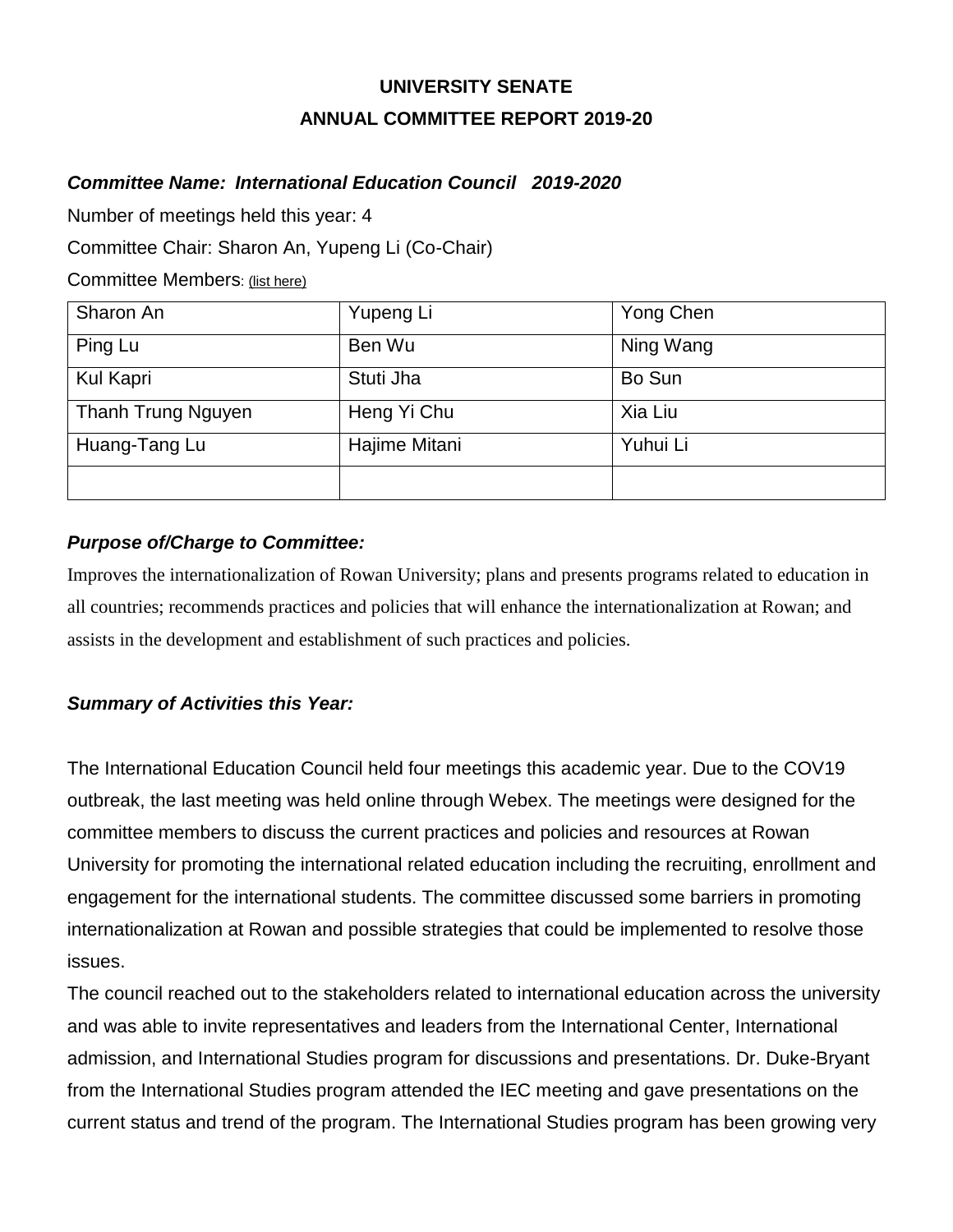fast, and has a lot of exciting developments in the past year. The committee was also pleased to know there are some financial supports that could help some students to participate in the study abroad program as promoted by the International Studies program and the International Center. Lauren Pollara, the International Admission specialist and Ghina Mahmoud, the associate director of the International Center also joined one of the committee meetings, and they provided valuable information on the current data statistics of Rowan University's international students. The number of F-1 students, including OPT, is now totaling 276, which demonstrates a big jump compared with the past years. Most of the students are from India, in total 77 students, both undergraduate and graduate students. Then the students from China and Saudi Arabia are 21 and 19 respectively. There are students from 39 other countries or regions, including Nigeria (11), Pakistan (9), Iran (9), Tunisia (8), etc. The International Education Council strongly supports these programs as they really help to promote internationalization and bring in diversity at Rowan university.

The council also discussed with the leaders from the International Center and the International Admission about the current barriers and challenges in recruiting and admission, and helped to figure out strategies on how to make the recruitment process more competitive and attractive to international students. The International Education Council fully supports all the efforts to make Rowan University one of the best universities in the country for the international students.

#### **2019-2020 COMMITTEE SUGGESTIONS & RECOMMENDATIONS**

#### **Suggestions:**

The number of international students has increased dramatically compared to the previous years, and this demonstrates a steady upward trend for enrollment in the past years. The council members are very impressed by this achievement. Meanwhile, in spite of the efforts and the promising data, the percentage of international students at Rowan is still relatively low compared to the other comparable universities. Therefore, the committee hopes that more resources can be devoted to help recruit international students in the future. It is also suggested that some of our Asian faculty members have connections with universities in their home countries, and this could be good resources for recruiting purposes. In the meantime, some more special programs or services for international students need to be established or promoted further, so that our enrolled international students could adapt well into the Rowan community. The numbers of the events and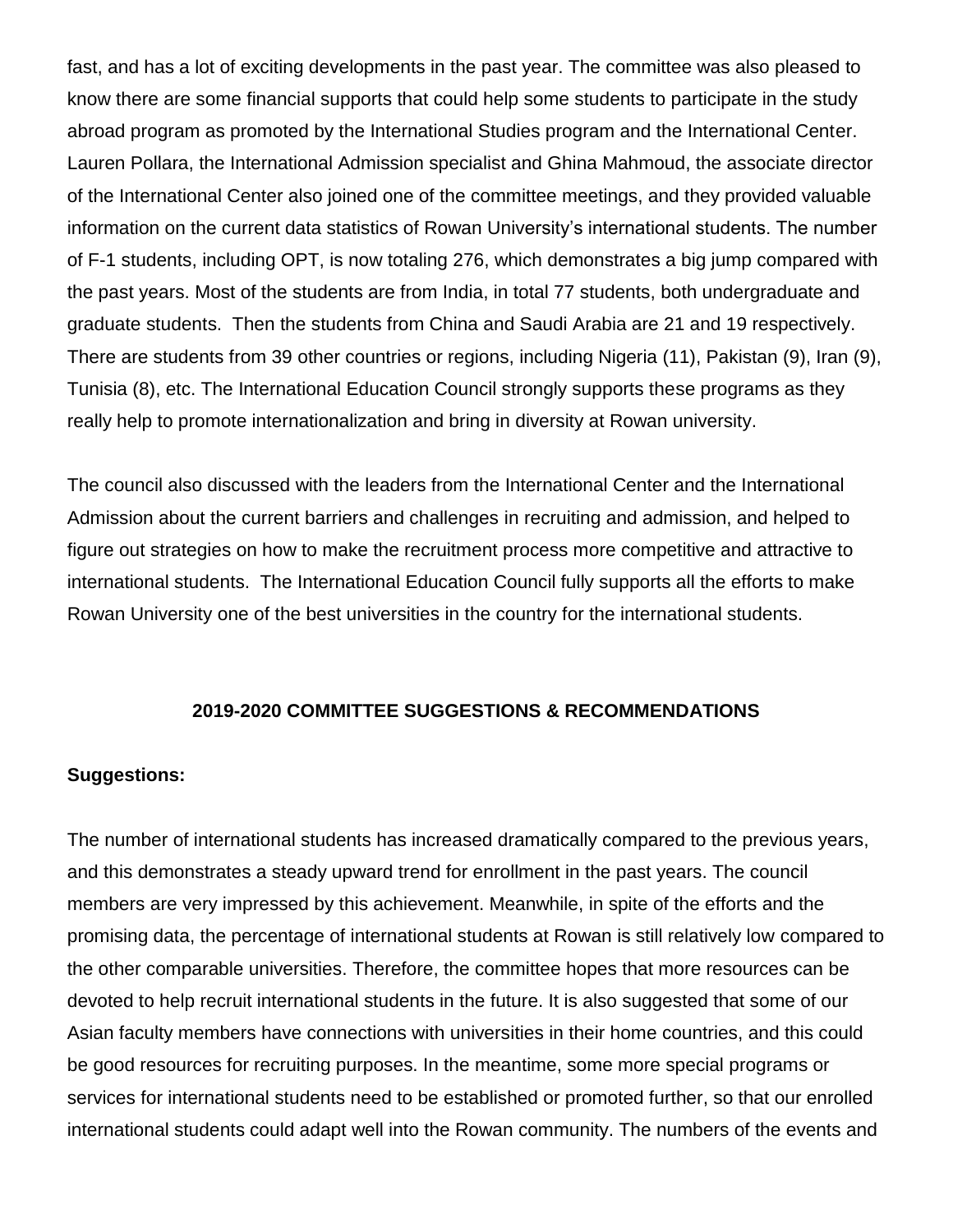the programs offered to the international students and the visibility of these events should be increased along with our increased numbers of international students. This is very important for retention of the existing international students.

#### **Recommendations:**

Considering the current COV-19 pandemic situation, the council members would like to make the followings recommendation:

- (i) Provide online education programs to allow international students to study online from abroad. International students could have options: study online for two years and then come to Rowan University to study on site for another two years to complete some degree programs. They could also study online only for the whole degree programs. These programs may not have any restricted location requirement, and such options could open doors to international students who wish to come yet are blocked by the travel bans or discouraged by the pandemic concern. In the meantime, it can help the university to keep generating some revenue when international traveling is impeded by the epidemic.
- (ii) Look into the situation of our current international students, to find out what help and support they need during this pandemic period. Develop new strategies to support them during this trying time.

Under normal situation, when the concern of COV19 is alleviated, the IEC would like to recommend the following:

(i) In coordination with the International Center, explore the development of resources, organize and promote more internationally-focused events, clubs, programs for the international students. The council members believe that it is critically important to offer special support to the existing international students in order to retain them and attract more international students to Rowan University from their home countries in the future. Rowan University has a tradition to hold foreign cultural week or cultural month to get together student groups and promote diversity. The council members recommend an International Cultural Day convention, as a once-in-a- year event, which will allow the international students to join for sharing their cultures, such as food fair, gift exchange, etc. This would be